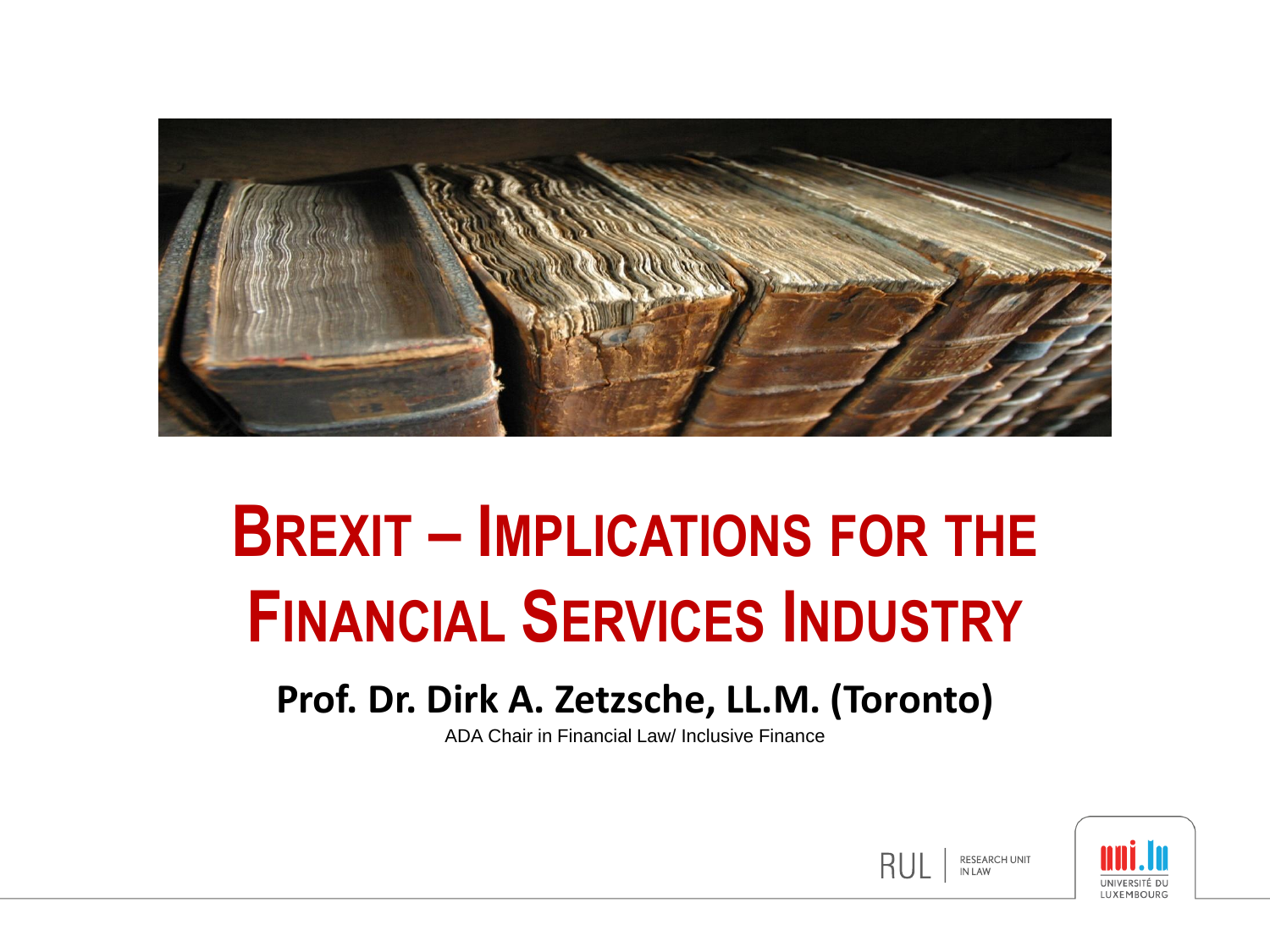#### **OVERVIEW**

- §1 Setting the stage
- § 2 Access from 3<sup>rd</sup> country via Equivalence
- §3 EU Subsidiary
- §4 Bilateral Market Access
- §5 Passive Use of Freedom to Provide Services
- §6 Conclusions



RUL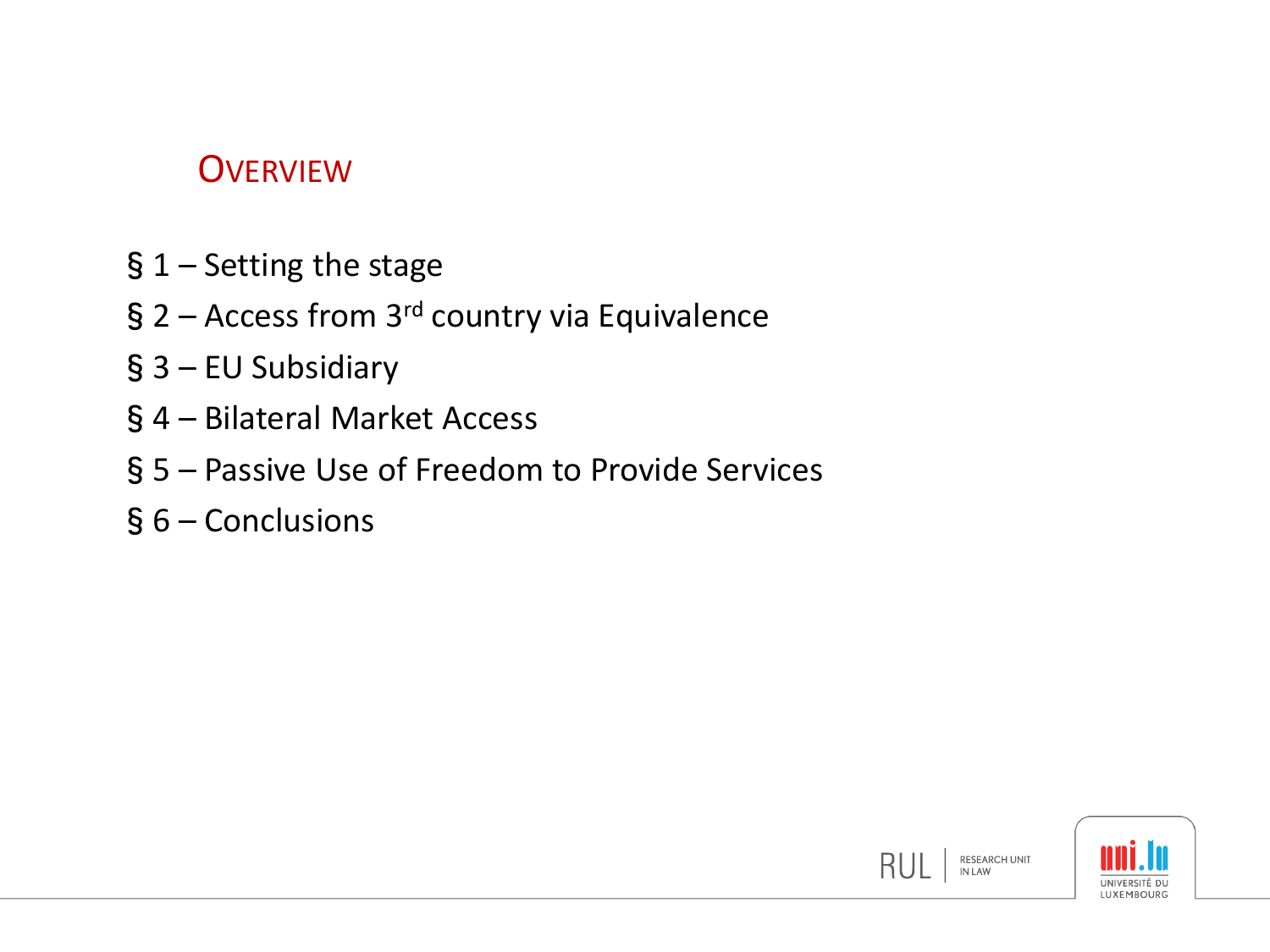1.1. BREXIT SCENARIOS

- UK as EEA member (but: freedom of movement !)
- Bilateral Treaties (example: EU Switzerland), but delay in negotiations
- **Third Country / Equivalence (Example: USA)**

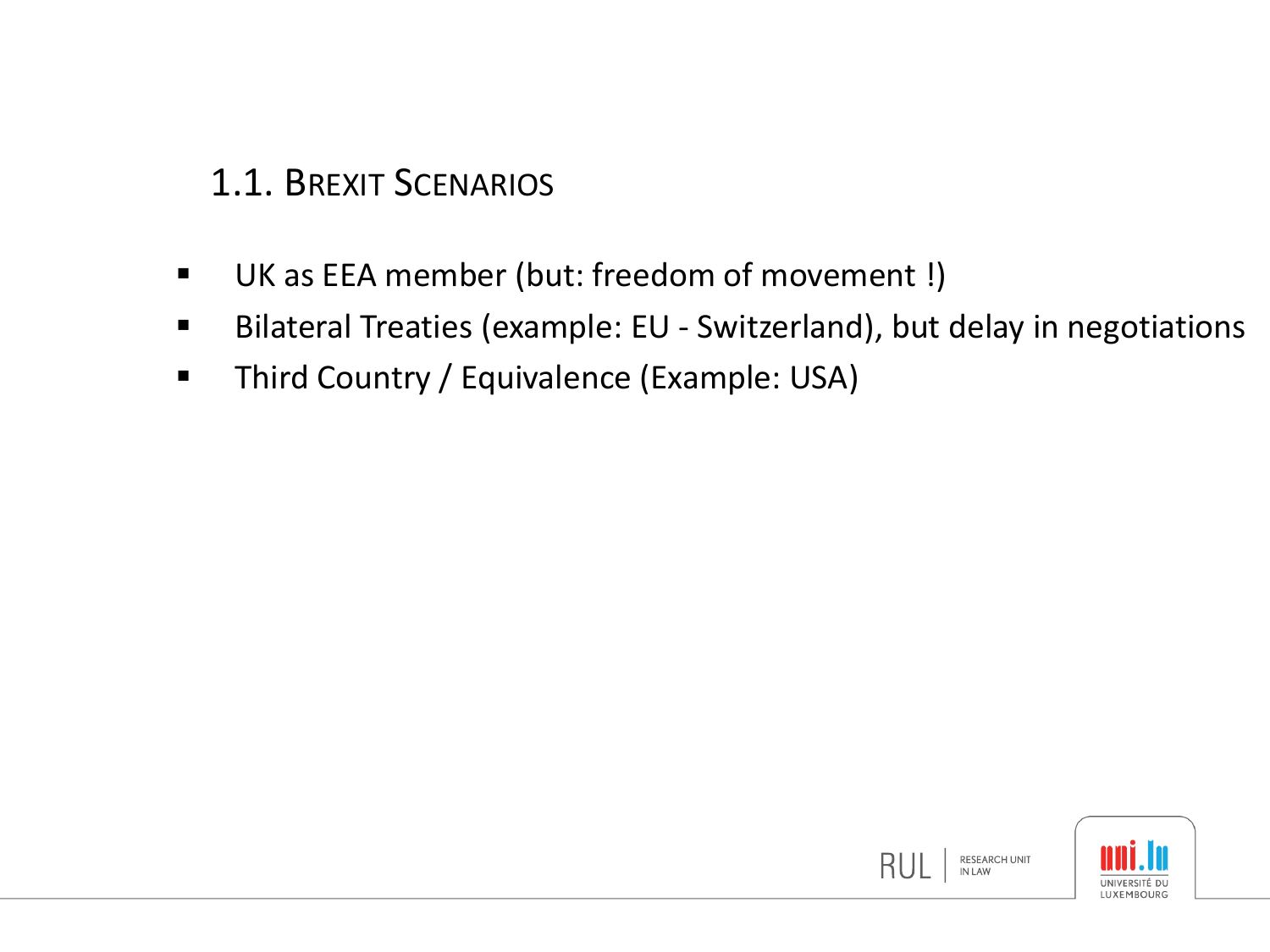1.2. SCOPE OF EU FINANCIAL SERVICES LAW

- Territoriality doctrine => seat/ headquarter (financial regulation)
- Market doctrine => market (sales, market regulation: prospectus etc.)
- Effects doctrine => negative impact on EU (systemic risk, market abuse)

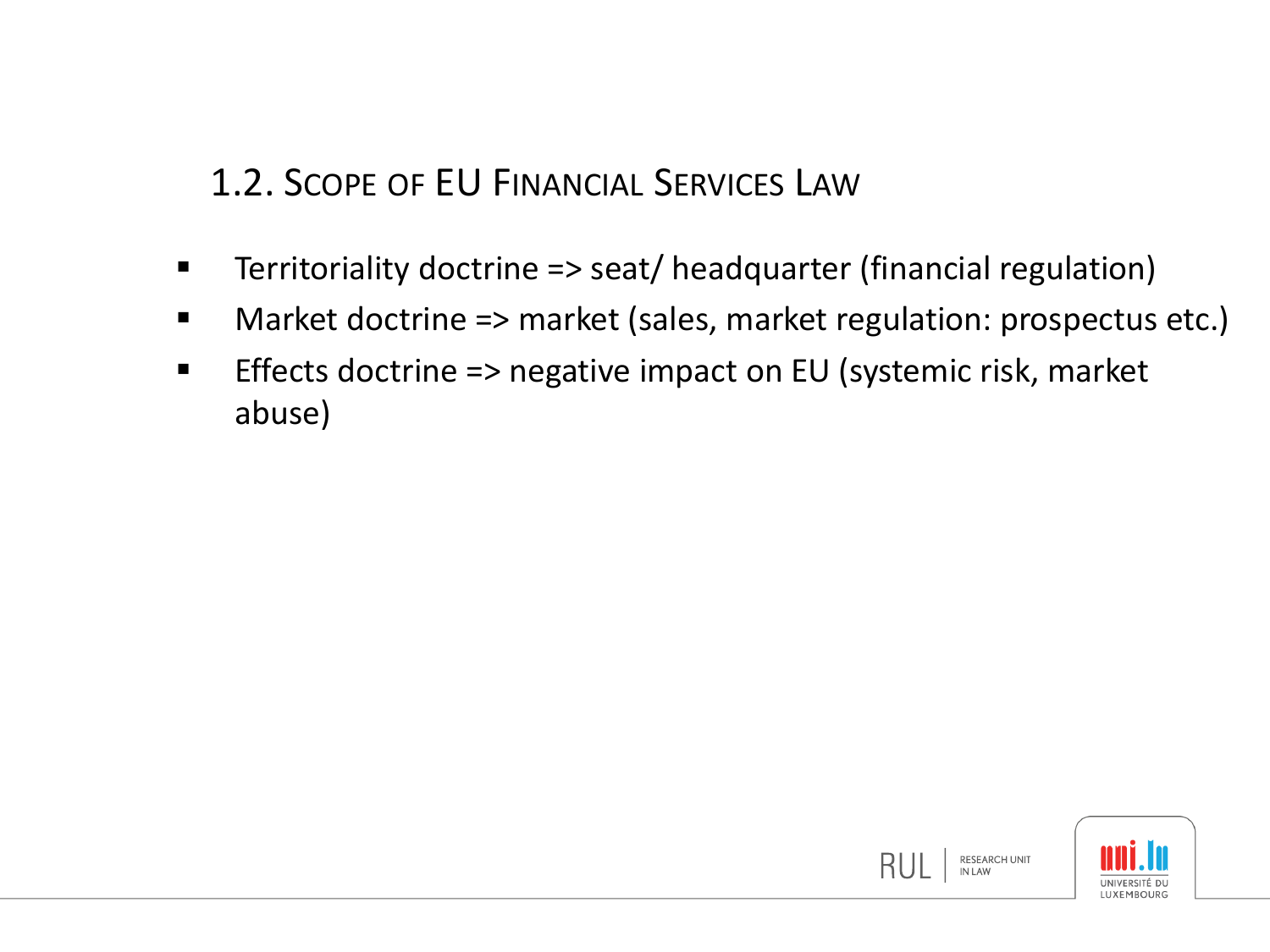### 1.3. BENEFITS OF EU / EEA MEMBERSHIP

- **EU's Single Market**
- $\blacksquare$  1 license 31 countries 510 million consumers
- **Pro competition: channel intermediation to most productive venue**
- **TOWARD DEVELOPMENT OF FINANCIAL CENTERS**

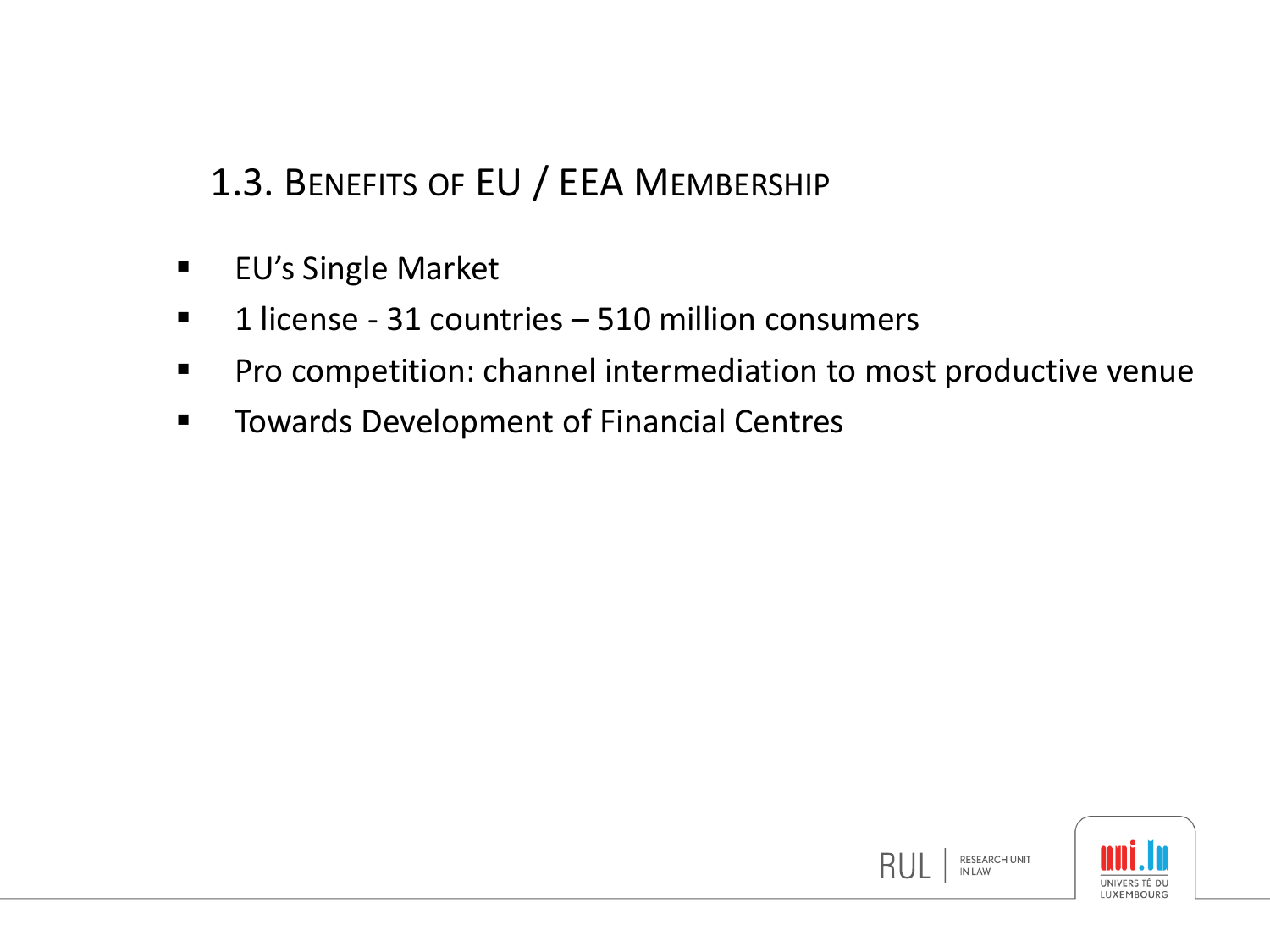#### 1.4. DOWNSIDES OF EU MEMBERSHIP

- **Mandatory law and coordination of supervision and enforcement**
- Necessary evil of Single Market: Mitigate risk shifting

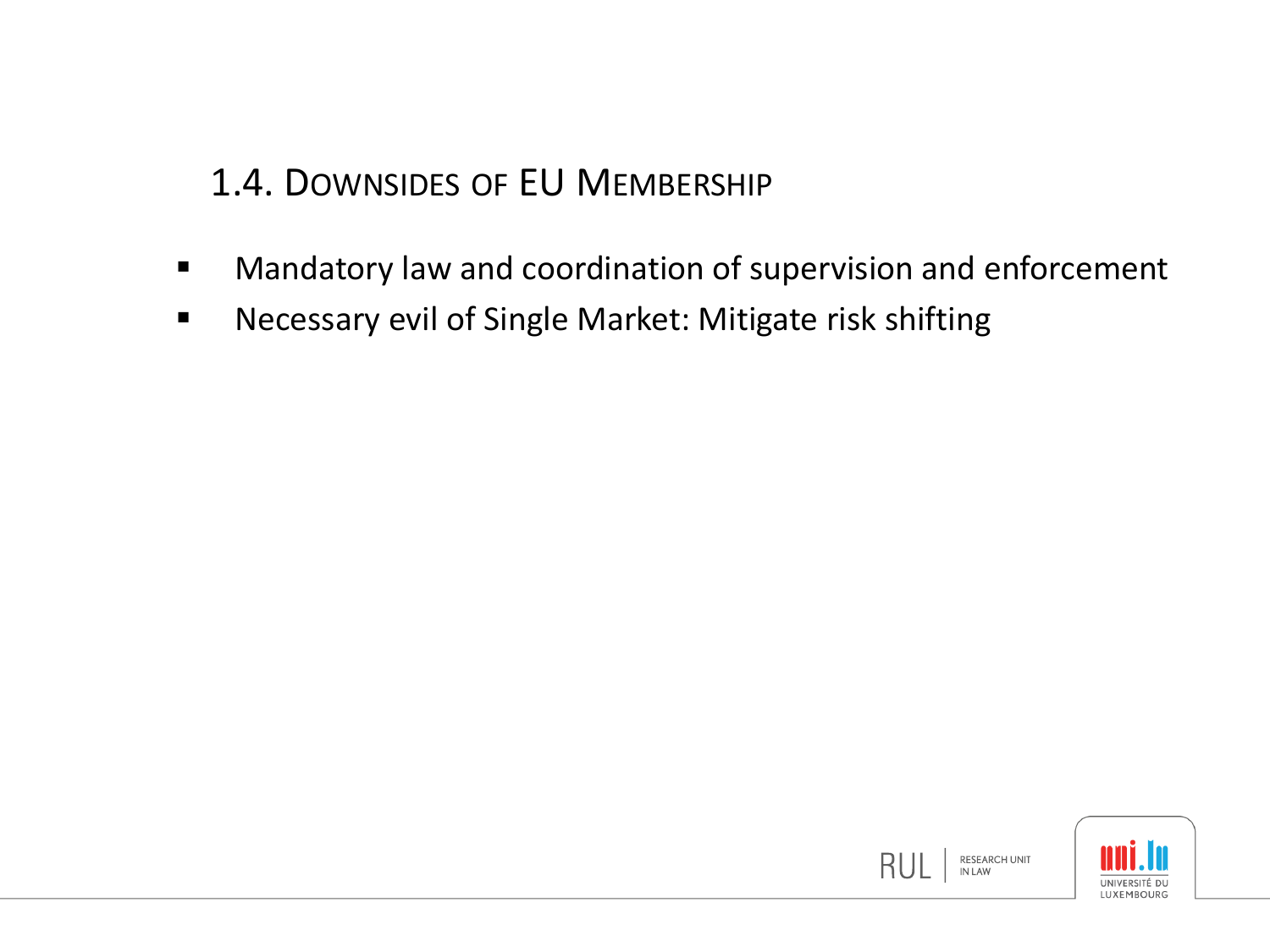### 1.4. DOWNSIDES OF EU / EEA MEMBERSHIP

- Not all mandatory financial law is necessary or efficient => some political, some overly detailed, some outright silly, all costly.
- Examples:
	- **EXED** Diversity Rules for Board Composition
	- 40 L1-L3 statements on MiFID II/MiFIR (+1000pp.)
	- **Regulation of bank directors' remuneration under CRD IV**
	- Asset stripping rules for AIFMs

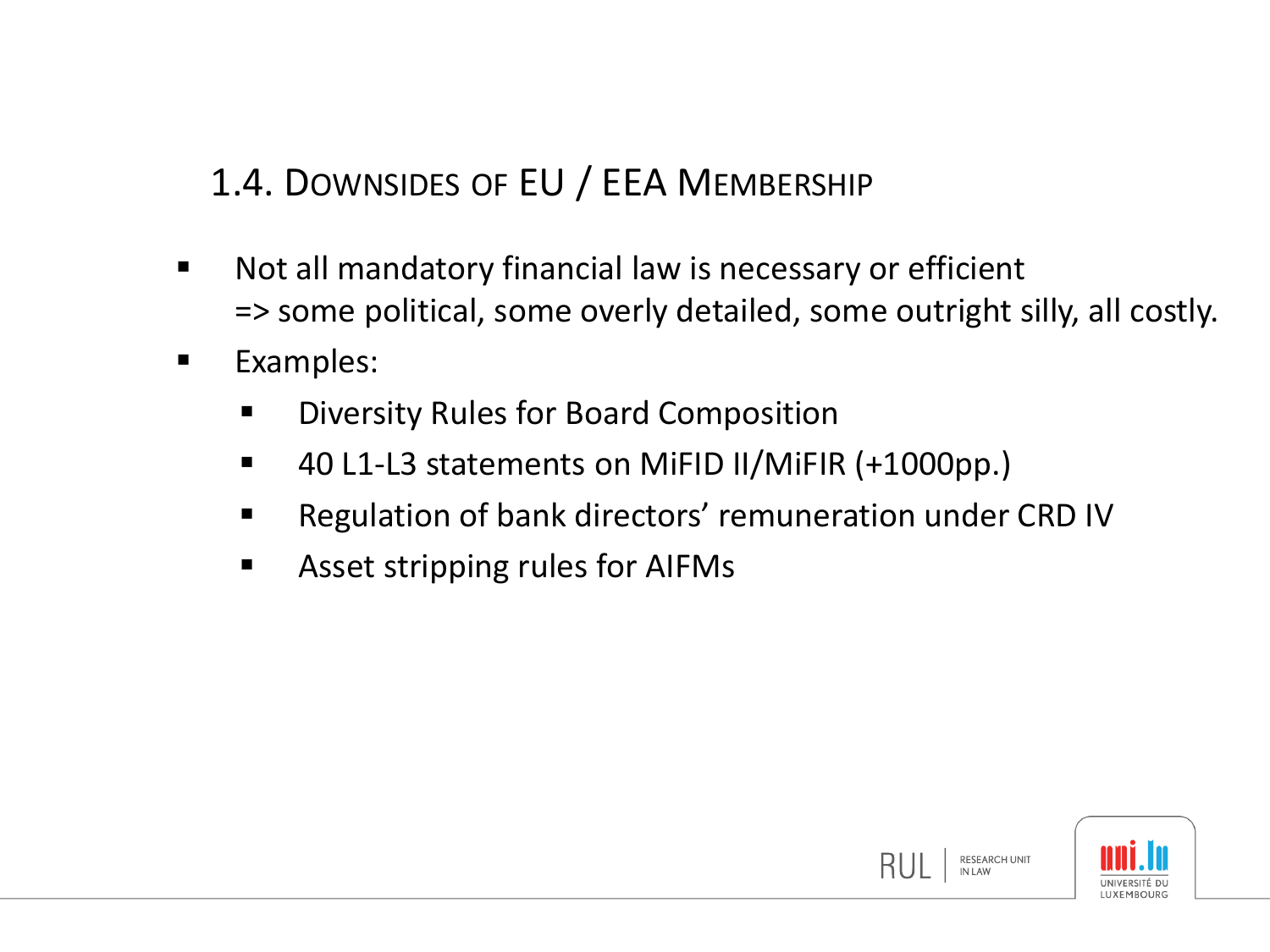#### 1.5. WAYS INTO THE EU SINGLE MARKET

- Access from  $3<sup>rd</sup>$  country via Equivalence
- **EU Subsidiary**
- Bilateral Market Access
- Passive Use of Freedom to Provide Services

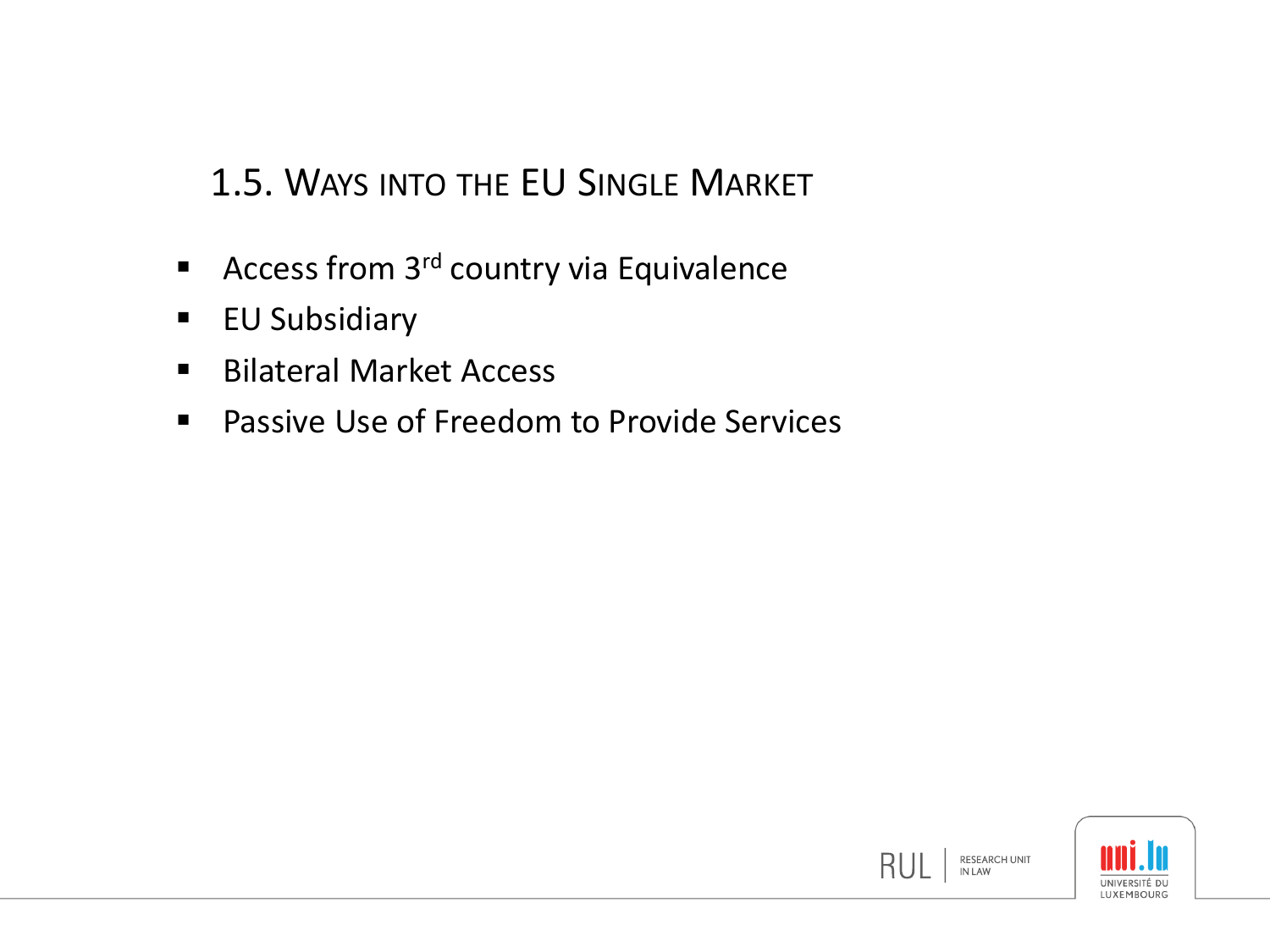## § **2 Access from 3rd country via Equivalence**

- US « substituted compliance » (for derivative clearing)
- Scope: where worldwide risk spreading mitigates EU's systemic risks => PD, AIFMD, MiFID, CCP/EMIR, CRA, CSDR, Re-Insurance Undertakings
	- Equivalent rules and regulations
	- Equivalent enforcement
	- Equivalent social factors: AML/CFT Rules + Tax Transparency
	- Equivalent market access: Reciprocity

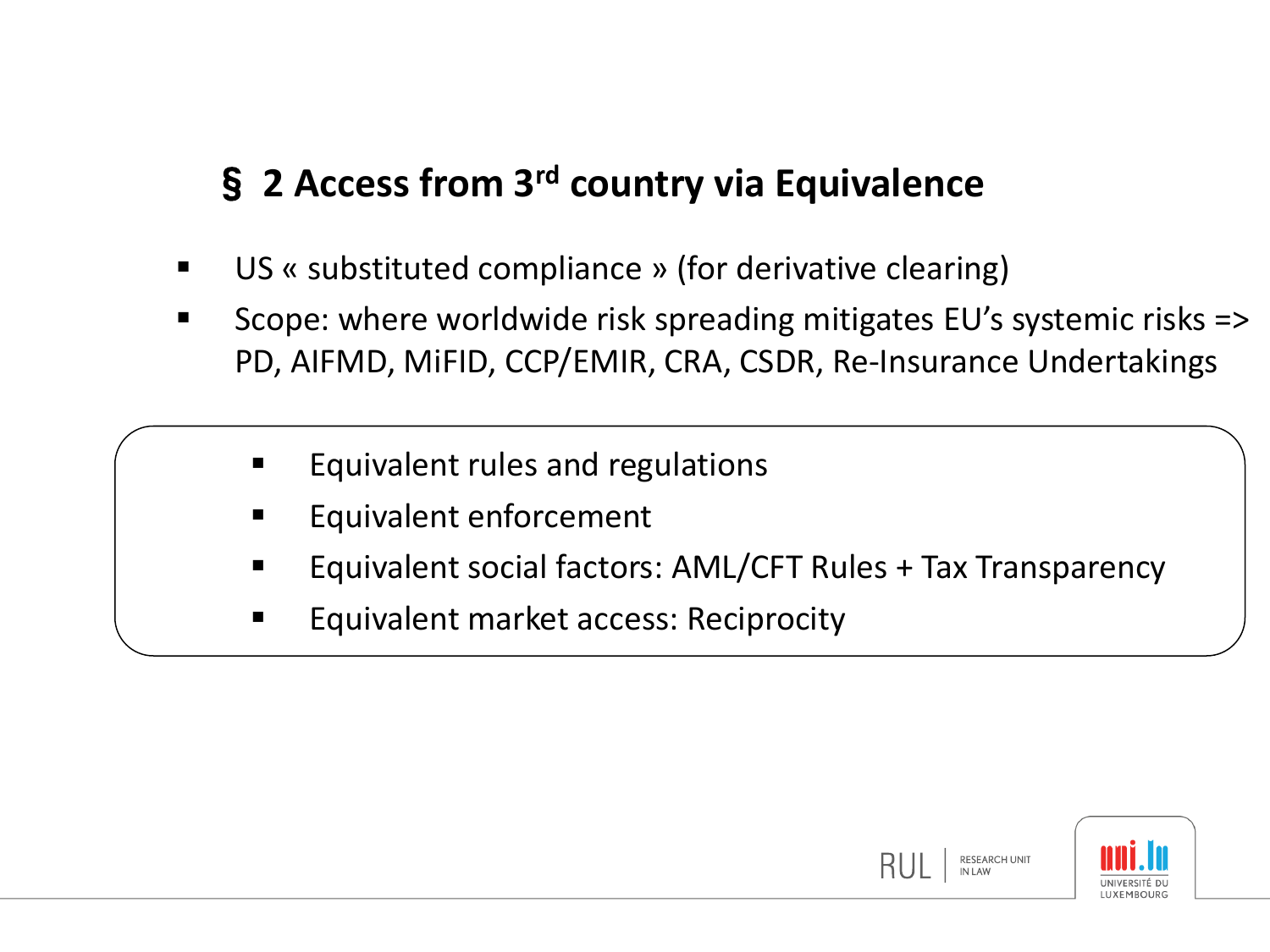## § **2 Access from 3rd country via Equivalence**

- Up:
	- **n** home rules + regulators
	- **Low costs**
- **Downs** 
	- **Equivalence statement under political influence**
	- **EXTED EXECTS** Limitations on clients/customers/investors: professionals only
	- **E** Limited scope
		- MiFID license insufficient for full-service investment banks, re-insurance for insurance undertakings, AIFMD for UCITS ManCos



RESEARCH UNIT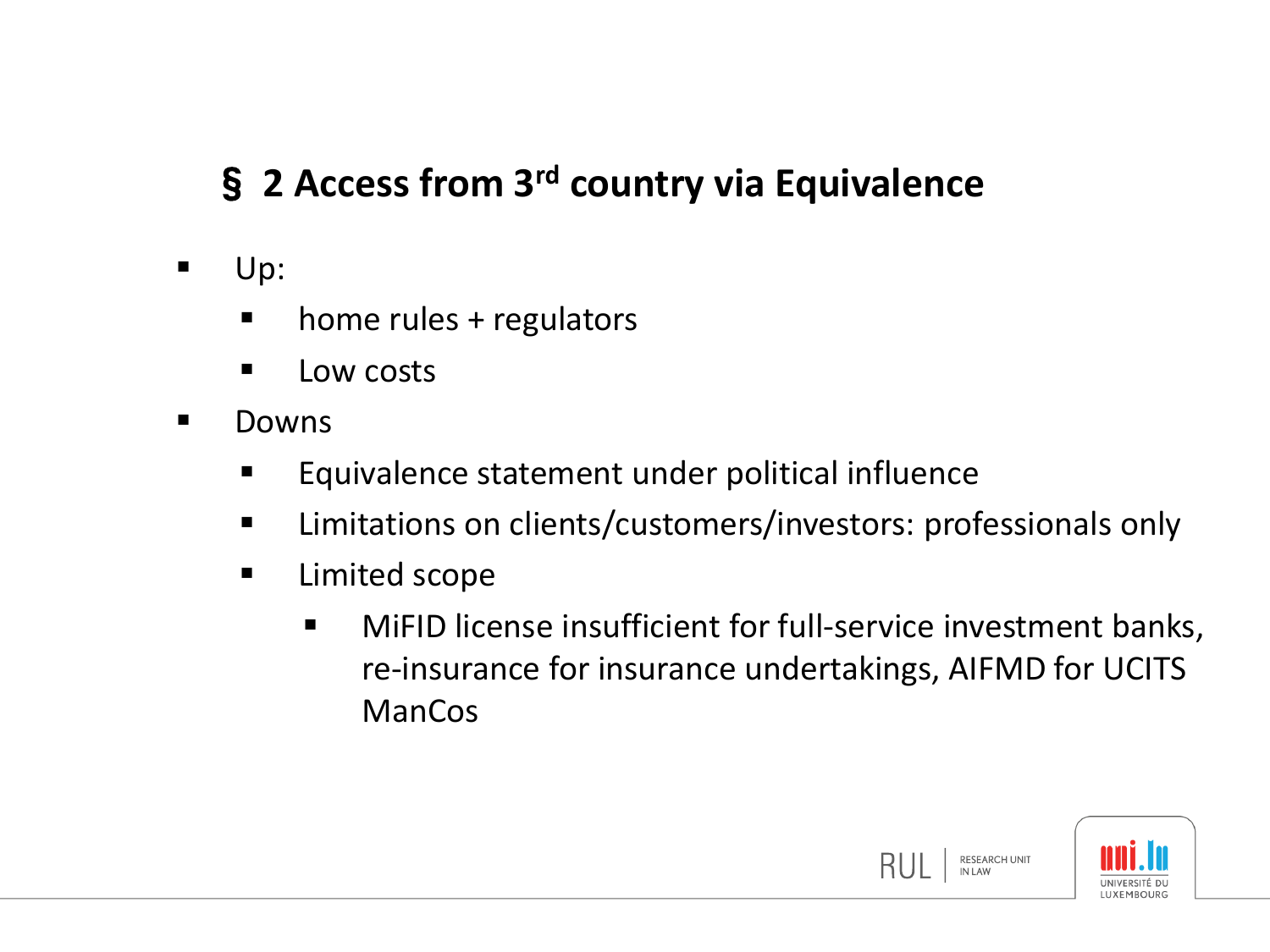## § **3 EU Subsidiary**

- Scope: all financial law
- **Requires minimum substance in EU**
- **Ups** 
	- **All EU financial services passports**
- **Downs** 
	- **Double costs**
	- **Double processes**

US, Asian intermediaries: Why not move EU Hub into EU and forget London?



**RESEARCH UNIT** 

RL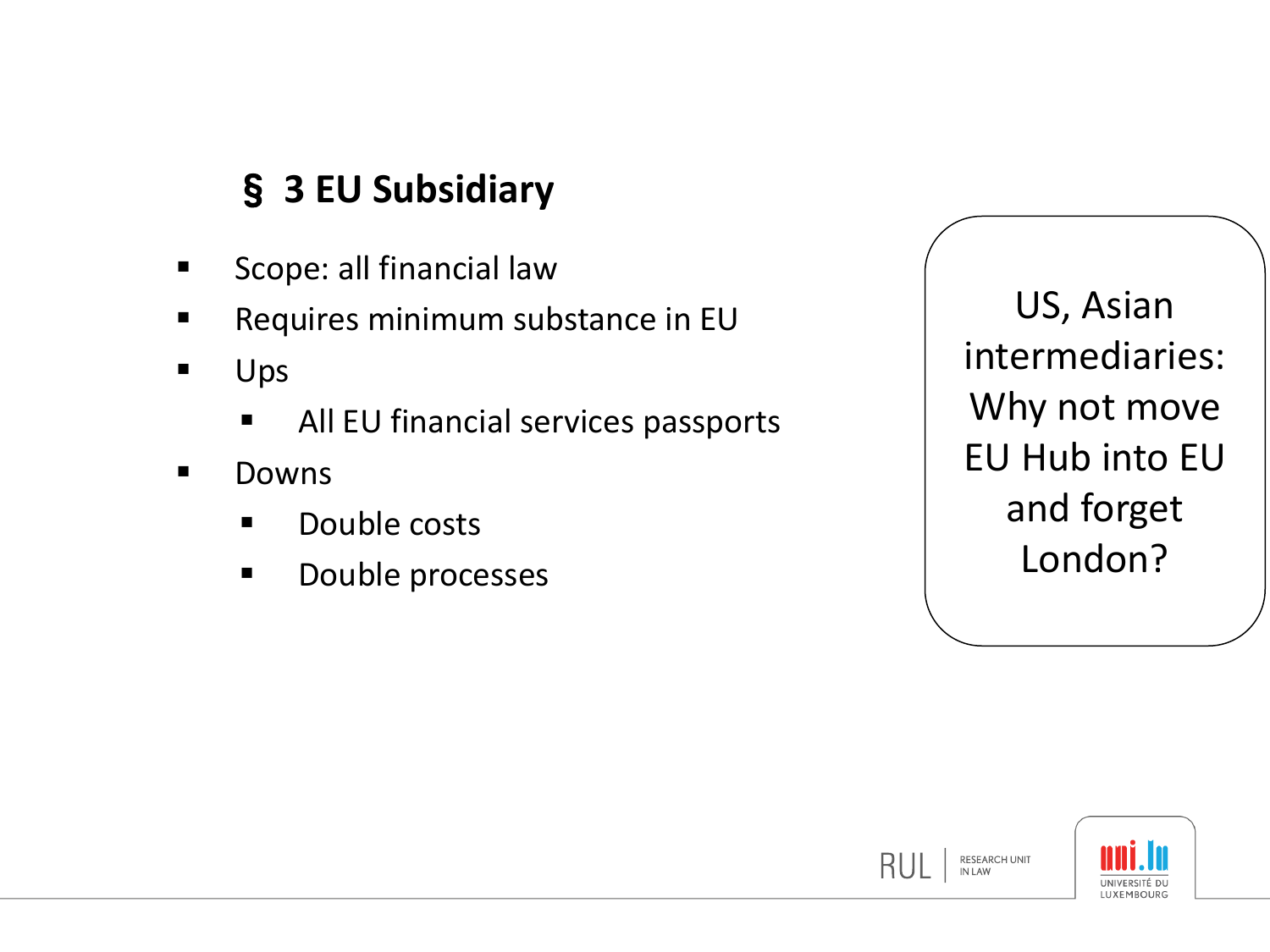## § **4 Bilateral Market Acess**

- Scope: MiFID and others
- **Requires friendly market access regime in MS**
- **Upsides** 
	- **Some MS have liberal approach**
	- **Some discretion of national regulator**
- **Downsides** 
	- **Naries across Member States**
	- No Single License feasible for large MS only
	- **Policial uncertainty**

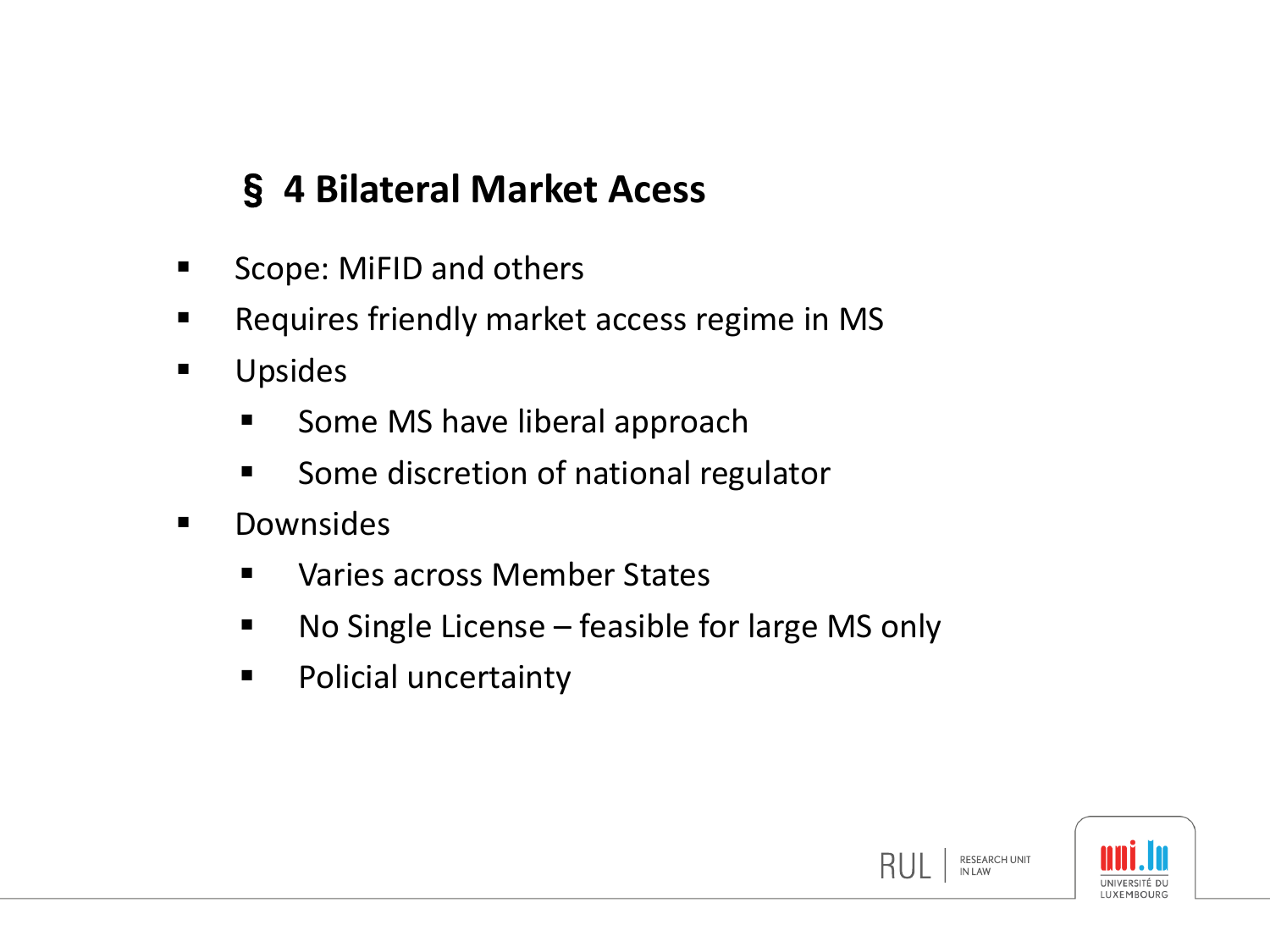#### §**5 PASSIVE USE OF FREEDOM TO PROVIDE SERVICES**

- Scope: all financial services
- Requires clients to request services on their own initiative
- **Upsides:** 
	- Details not harmonized => liberal approach eg by BaFin re professional investors
- Downsides:
	- Details not harmonized => subject to change, MS' approach varies
	- Need to contact new clients outside of the EU
	- Compliance in day-to-day business difficult; violations likely



RESEARCH UNIT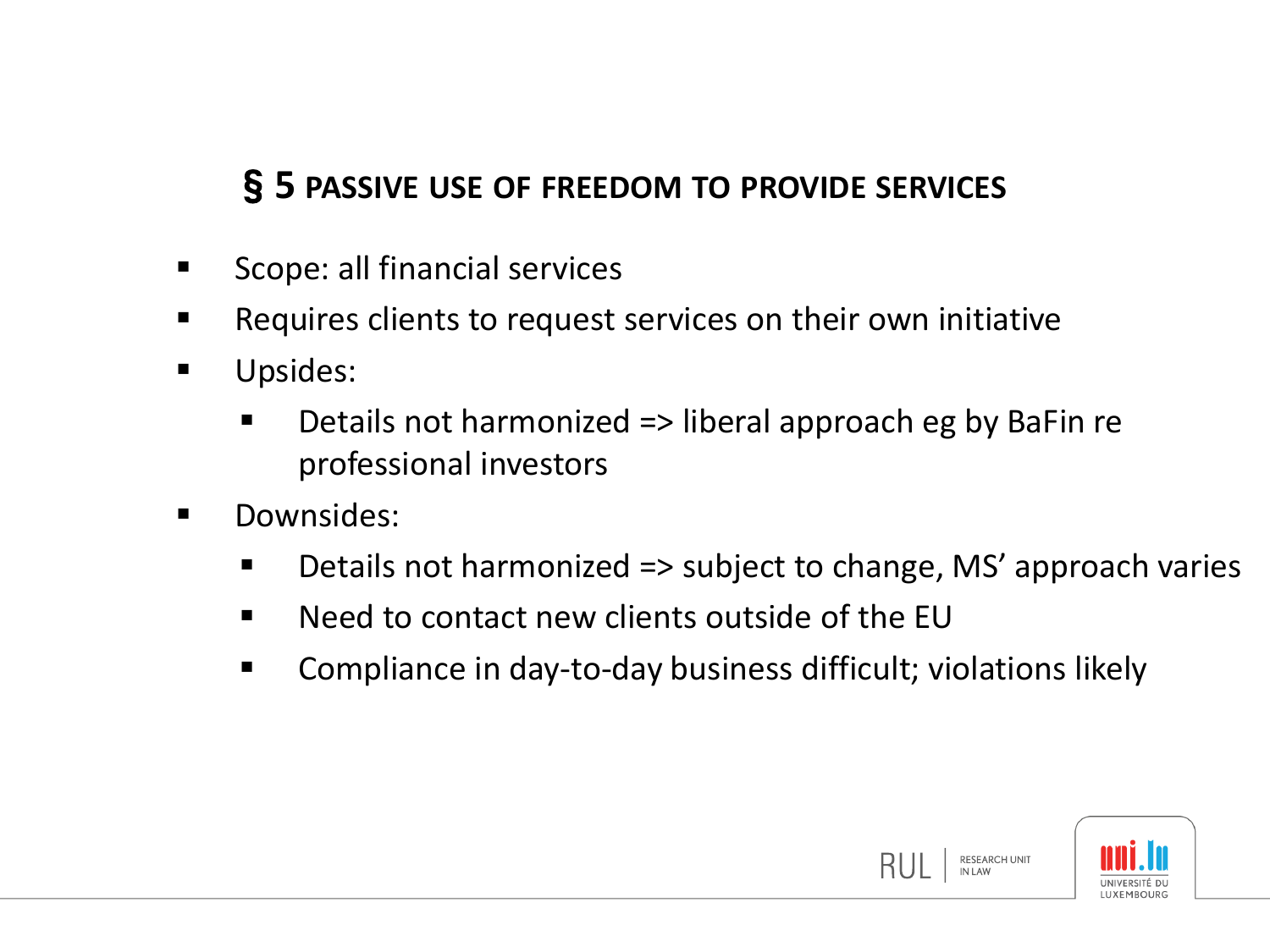|                                                                       | <b>Prerequisites</b>                  | <b>Clients</b> | <b>Ups</b>                  | <b>Downs</b>                              | <b>Scope</b>                                 |
|-----------------------------------------------------------------------|---------------------------------------|----------------|-----------------------------|-------------------------------------------|----------------------------------------------|
| 3rd country<br>passport                                               | EC equivalence<br>decision            | Professionals  | 1 organization<br>low costs | scope,<br>politics,<br>experience         | MIFID, AIFMD,<br>PD, EMIR,<br>Re-Insurance   |
| <b>Subsidiary</b>                                                     | Substance                             | All, EU-wide   | scope                       | costs,<br>2xprocesses,<br><b>EU</b> rules | All                                          |
| <b>Bilateral Access</b>                                               | <b>Bilateral</b><br>recognition       | All, 1 MS      | 1 organization<br>low costs | political<br>exposure                     | <b>MiFID</b>                                 |
| <b>Passive Use of</b><br><b>Freedom to</b><br><b>Provide Services</b> | Request by client,<br>earlier contact | All            | own rules                   | not<br>harmonized,<br>Compliance          | All                                          |
|                                                                       |                                       |                |                             | RESEARCH UNIT<br>IN LAW<br>RUL            | nni.In<br>UNIVERSITÉ DU<br><b>IUXEMROURG</b> |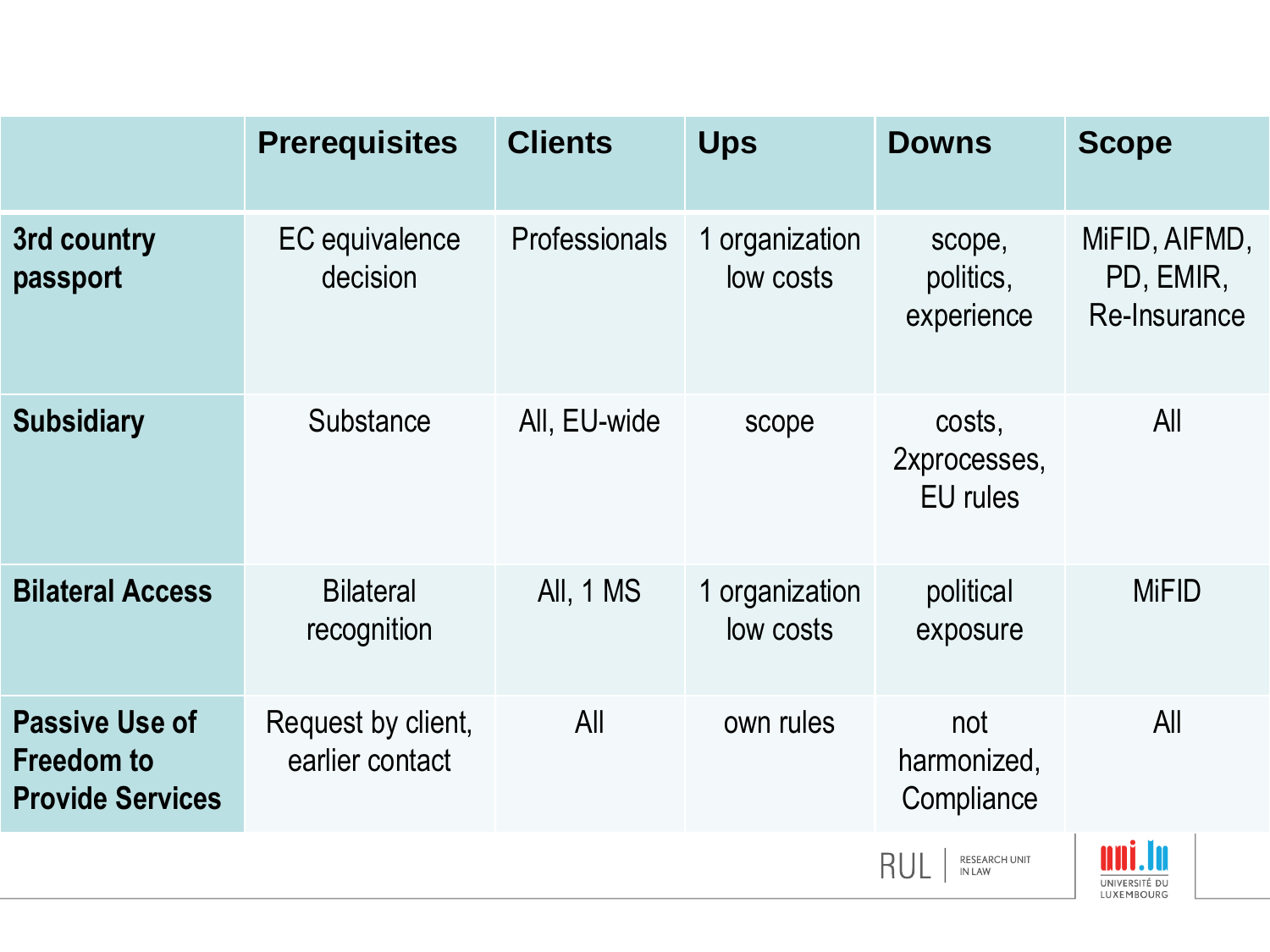## §**6 CONCLUSIONS**

1. **Based on equivalence** UK firms will have some market access. Experience with recognition of third-country equivalence is scarce. Political criteria could impact equivalence assessment. Equivalence decisions are not reviewable in court.

2. **Bilateral access** under MiFID is an option only in some EU Member States. **No passport exists** for third country IMs in banking and primary insurance business.

3. Many UK IMs it will try to establish a **functionally independent, but minimally equipped EU subsidiary** taking advantage of the equivalence-based facilitation of capitalization and supervision. Minimum substance (prohibition of letter-boxes) deserves special attention.

4. **Reverse solicitation** if not amended could support the business with institutional clients from London with few restrictions. But: Regulatory approach not harmonized, regulatory uncertainty exists.



**RESEARCH UNIT**